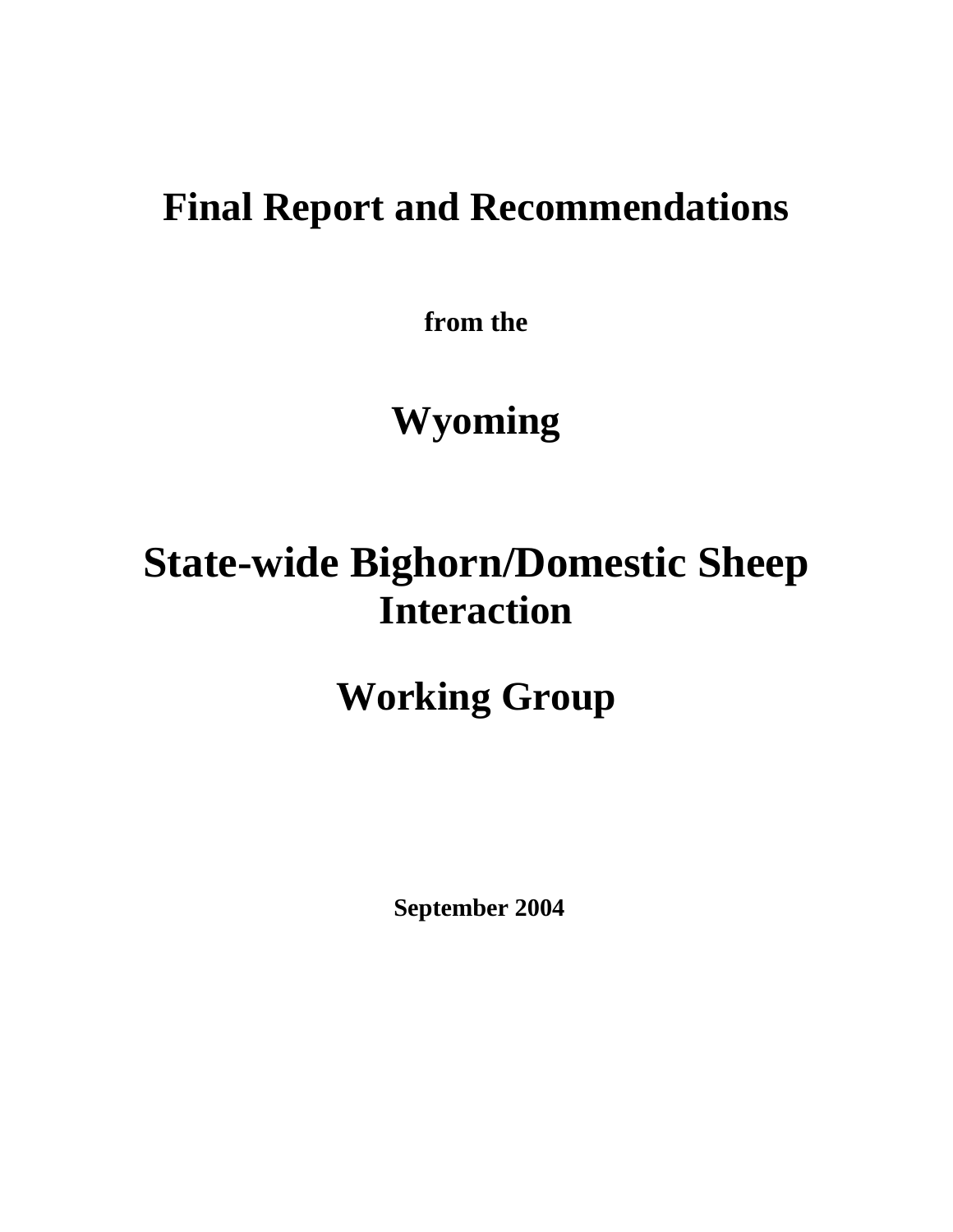# **Table of Contents**

|                                                                            | <u>Page</u>    |
|----------------------------------------------------------------------------|----------------|
|                                                                            | $\overline{3}$ |
|                                                                            |                |
| <b>Recommendations, Disease, Stress, and Research Committee</b>            |                |
| <b>Recommendations to Decision-Makers and Management Agencies</b>          |                |
| Wyoming Game and Fish Commission, Wyoming Board of Agriculture and Wyoming |                |
|                                                                            |                |
|                                                                            |                |
|                                                                            |                |
| Recommendations for No Net Loss of Domestic Sheep AUMS on Public Lands     | 9              |
| Recommended Prioritization of Ongoing and Needed Research                  | 9              |
|                                                                            | 9              |
|                                                                            | 10             |
|                                                                            |                |

## **Individual Subcommittee Recommendations**

| Disease, Stressors, and Research Subcommittee                       |     |
|---------------------------------------------------------------------|-----|
| <b>Disease Management Tools</b>                                     |     |
|                                                                     | 10  |
|                                                                     | 12  |
|                                                                     | 12  |
| <b>Stress Management Tools</b>                                      |     |
|                                                                     | 13  |
|                                                                     | 13  |
| <b>Predation Management Tools</b>                                   |     |
|                                                                     | -13 |
|                                                                     | 13  |
| Research Agenda                                                     |     |
|                                                                     | 14  |
|                                                                     | 15  |
|                                                                     | 15  |
|                                                                     | 15  |
| Monitoring                                                          |     |
| Management                                                          |     |
| Research                                                            |     |
| Management Operating Principles for All Stakeholders                | 16  |
| <b>Communication Operating Principles for All Stakeholders</b>      |     |
|                                                                     |     |
| Assessment of Public Perceptions regarding Bighorn sheep management |     |
| <b>Outreach Strategies</b>                                          |     |
| <b>Marketing Strategies</b>                                         |     |
|                                                                     | 17  |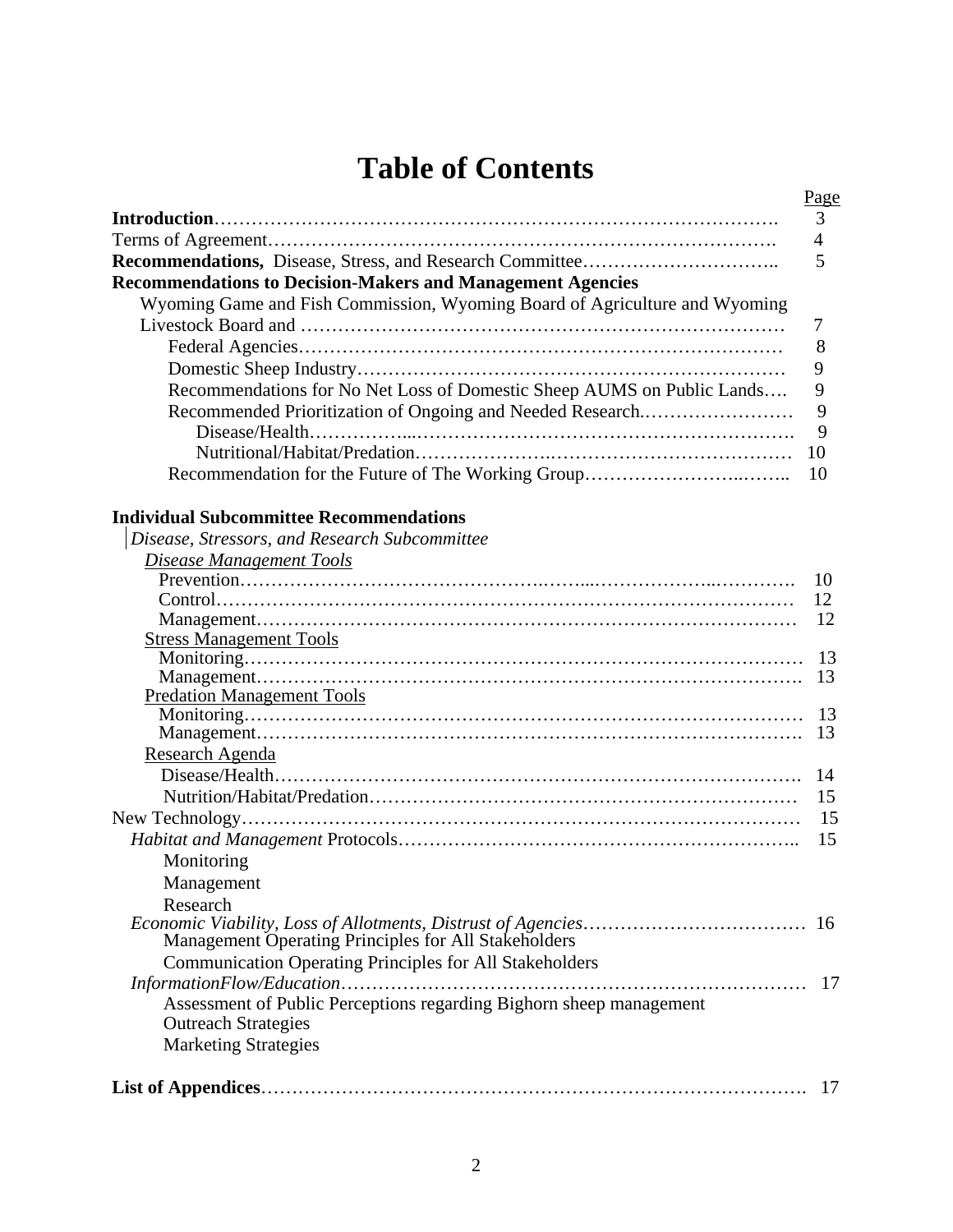## *Introduction*

For the past several years, conflict and confrontation relative to interaction between bighorn sheep and domestic sheep has escalated. Most notable of the issues that have arisen is the potential transfer of disease between these species, but other concerns relative to habitat and other issues have also been raised. A variety of strategies have been used to stabilize or enhance wild sheep populations, including transplant of sheep for new herds, analysis of nutritional needs, and implementation of prescribed fire and other vegetative treatments to enhance or expand habitat. At the same time, Wyoming's domestic sheep industry has been severely impacted by numerous factors, and the economic, biological and social implications of that recession are of equal concern to the State as is the welfare of its bighorn sheep herds. Domestic sheep producers have attempted to stabilize their industry through marketing initiatives, maintenance of the forage base, and reductions in costs of operation. A combined result of efforts to enhance bighorn sheep populations and stabilize the domestic sheep industry is that, in some specific areas, the interaction between domestic and wild sheep has led to considerable consternation, and a general sense that the options for resolution are an "either-or" alternative.

In response to these conflicts, Governor Jim Geringer and United States Senator Craig Thomas asked interested parties to consider a statewide approach to developing collaborative recommendations and actions that would address these issues and hopefully, lead to long-term stabilization of both wild sheep herds and the domestic sheep industry. A meeting of interested parties was held on 8 February 2000, in Pinedale, Wyoming, with 52 people attending. Among these were federal and state land and wildlife management agencies, domestic sheep producers, Congressional staff, county officials, environmental organizations, agricultural producer groups, and media. At that meeting, the participants agreed:

## **It is the goal of the Wyoming Bighorn/Domestic Sheep Interaction Working Group to maintain healthy bighorn sheep populations while sustaining an economically viable domestic sheep industry in Wyoming.**

The Group identified issues of concern related to interactions between bighorn and domestic sheep, prioritized them, and established four categories of issues for further examination and discussion. Five subcommittees were established to analyze the current base of information (two of the five subcommittees were later combined into one), and those groups developed potential solutions, as well as recommendations to state and federal wildlife and habitat managers *(see Appendix A, Working Group Meeting Report,* 2/8/00 *meeting).* The primary areas of concern evolved into the following categories:

- 1. The role, myths, and science of inter-species disease transmission and bighorn sheep stressors: a review of existing scientific literature on the subject, and development of a future research agenda on these issues. Two subcommittees worked in this area initially (Disease and Stresses, Research), but were combined into a single Disease, Stresses and Research subcommittee at a later date.
- 2. Management of bighorn and domestic sheep habitat and the political will to manage that. A Habitat and Management Protocols subcommittee was formed to address these issues.
- 3. Compatibility of bighorn sheep herds and an economically viable domestic sheep industry. The Economic Viability, Loss of Allotments, and Distrust of Agencies subcommittee addressed these issues.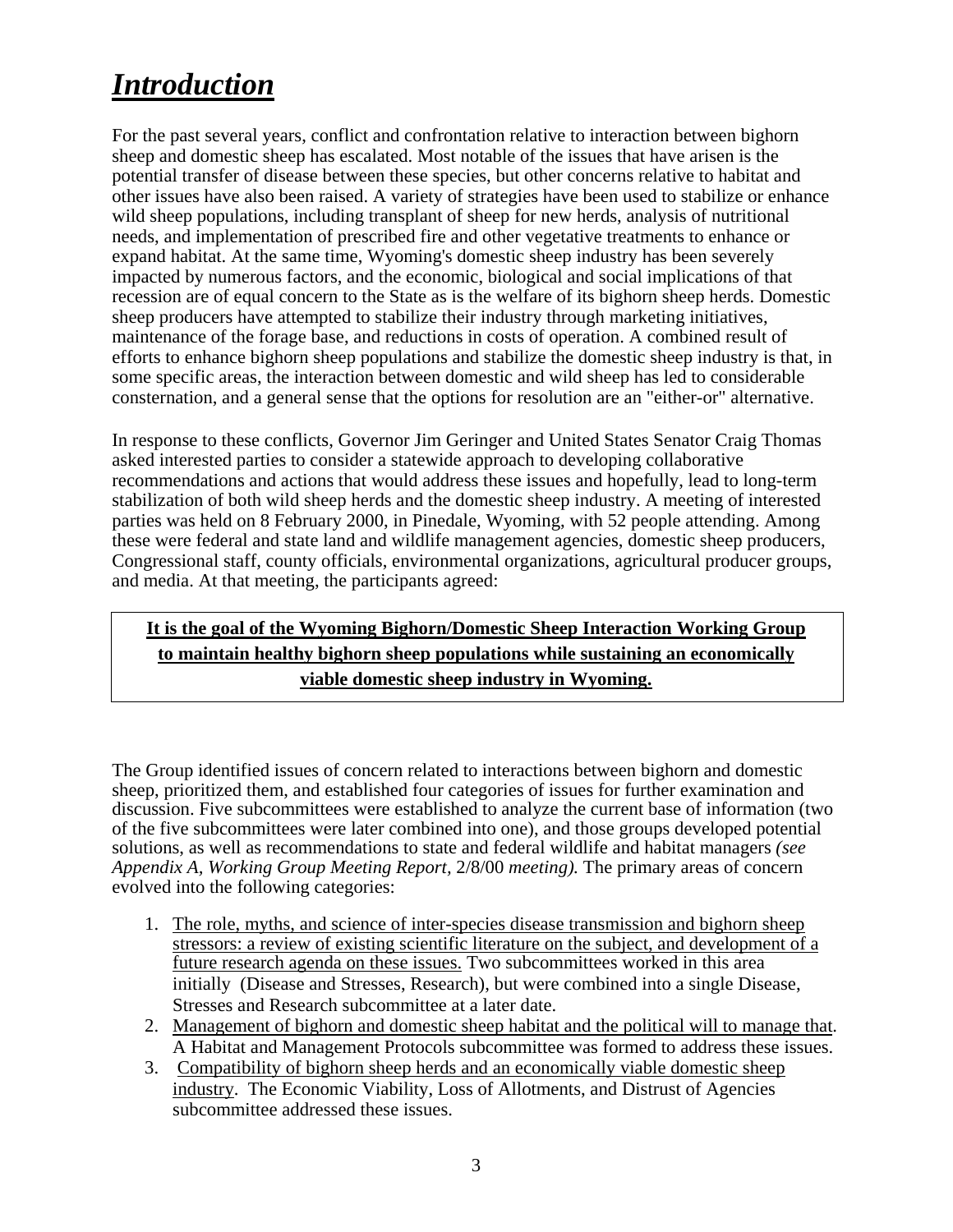4. Public Perceptions and opinions of sheep, their management, and the domestic sheep industry. The Information Flow/Education subcommittee was charged with both Working Group and general public education and information responsibilities.

In addition, participants agreed to continue meeting and seeking resolution of these issues in a manner consistent with the stated goal. Additional representation was sought where needed, and the group expanded to accommodate that representation. Over the course of the following 3.5 years, the group met more than nine times in locations around the state, usually with subcommittee meetings preceding the Working Group meeting. Presentations, given or arranged for by members, were frequently made at both subcommittee and Working Group meetings, exploring issues such as current knowledge about wild sheep disease, taxonomy of wild sheep, domestic sheep practices, bighorn and domestic sheep habitat needs, and a variety of other pertinent topics. As subcommittees developed recommendations, they were forwarded to the statewide group for further discussion. The process relied on consensus-based decision-making, and all subcommittees were inclusive of representation from the full variety of members on the Working Group. The first item of agreement was a list of "guiding principles" for bighorn sheep/domestic sheep interactions. The list (which follows) is not prioritized.

# *Terms of Agreement*

- The domestic sheep industry is important to Wyoming and should be protected; this includes protection and stability of grazing allotments and management changes only on a willing permittee basis, not under a sense of urgency or duress.
- $\triangle$  Bighorn sheep are important to Wyoming and should be protected and enhanced in terms of numbers, health, and distribution.
- $\triangleleft$  Diseases may be interchanged between domestic and bighorn sheep; in Wyoming, *Pasteurella* spp.-induced pneumonia is the most important.
- Pasteurellosis in sheep is a very complex issue that needs better understanding by all concerned individuals, agencies, and organizations.
- $\triangle$  A variety of stressors play important roles in inducing pasteurellosis in sheep.
- Hybridization between bighorn and domestic sheep should be discouraged.
- There is a need to better define the role of predation in bighorn sheep dynamics.
- Zero risk of disease is unattainable, but management can reduce risk and stress.
- $\div$  Core native bighorn herds are those populations that have never been extirpated and repopulated; this includes the Targhee herd, the entire Absaroka Range (five herds), the Whiskey Basin herd, and the Jackson herd.
- There is a need to develop Wyoming-based, multi-disciplinary research and solutions. These could also serve as models for other states.
- $\triangle$  Research conducted in Wyoming is preferable, but quality, balanced research conducted, and solutions developed, elsewhere should be recognized and used, where applicable.
- Use balanced scientific information.
- Use adaptive management to resolve problems.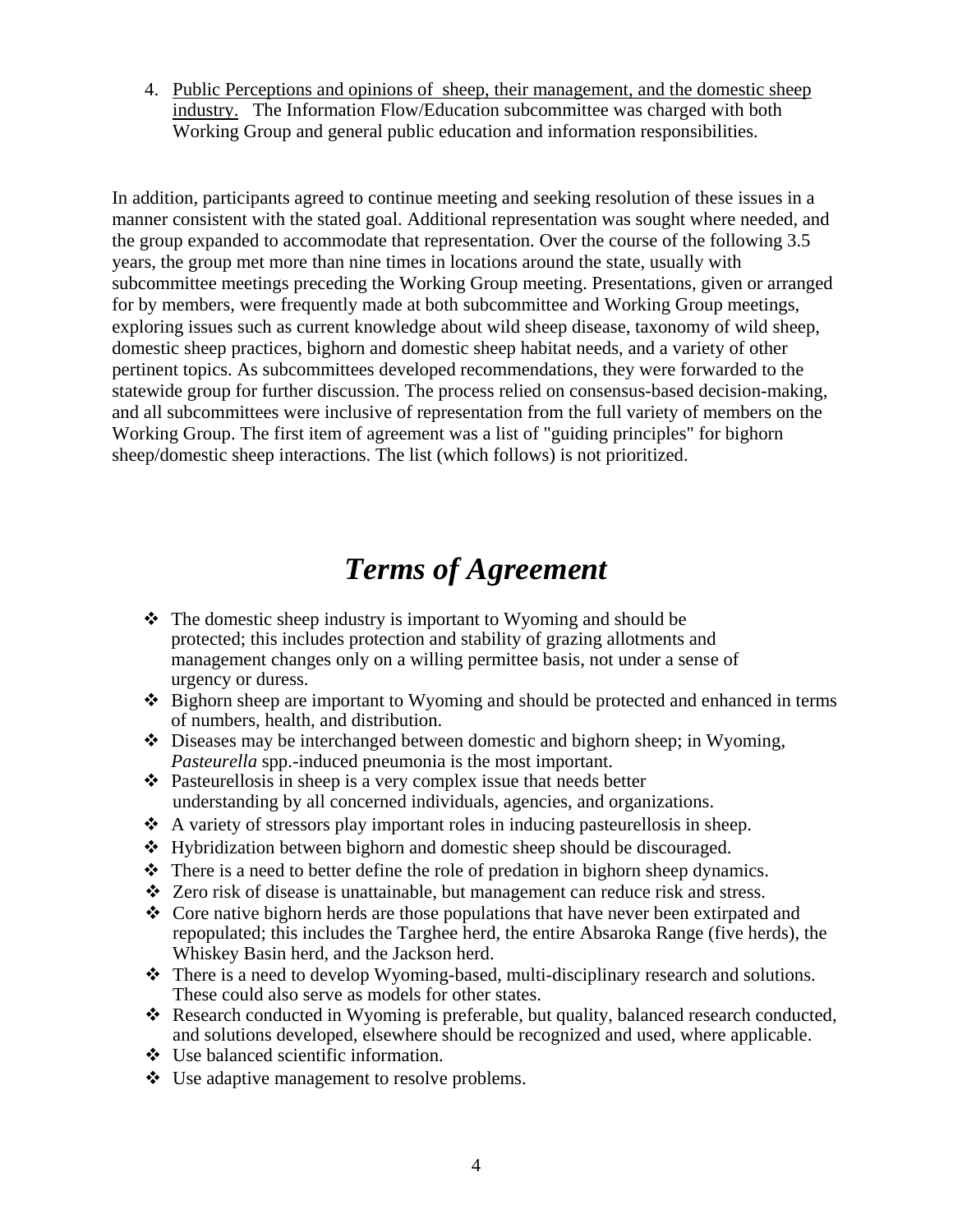- There is a need for open, non-inflammatory communication. There is a risk of disease transmission, but rhetorical dialogue and interchange among all parties on degrees of risk is not beneficial or desirable.
- Existing and/or potential conflicts between domestic and both core native and transplanted bighorn sheep should not be used as surrogate issues to force or effect resource management decisions; the retirement, reduction, or removal of grazing allotments and management changes should be only on a willing permittee basis, not under a sense of urgency or duress.
- No net loss of domestic sheep industry AUMs in Wyoming is an important goal. While that may not be achievable in every given retirement, reduction, or removal of grazing allotments or management change, an honest effort to achieve that goal will be made in every case, with the economic viability of the individual permittee and the industry as the foremost concerns.

#### **RECOMMENDATIONS**

#### Disease, Stress, and Research Committee

- − All parties to the Wyoming Bighorn/Domestic Sheep Interaction Working Group recognize that:
	- o There are some disease agents that occur in both domestic sheep and bighorn sheep. There is evidence that if Bighorn and domestic sheep are in close contact, health problems and die-offs may occur. Some disease agents may be transmitted between both species;
	- o There are Bighorn sheep die-offs that occur with no apparent relationship to contact with domestic sheep;
	- o The above observations are both valid and not mutually exclusive;
	- o Bacterial pneumonias are not the only diseases of concern, although perhaps they (especially Pasteurella sop.) are the most catastrophic;
	- o The risks of disease transmissions are often unknown; they may, however, be sitespecific; and
	- o Reasonable efforts must be made by domestic sheep producers, permittees, and wildlife and land management agencies to minimize the risk of disease transmission, and to optimize preventive medical and management procedures to ensure healthy populations of Bighorn and domestic sheep.
- In recognition of the above factors, when recommendations of the Wyoming Bighorn/Domestic Sheep Interaction Working Group have been followed and/or a cooperative agreement has been reached by affected agencies, permittees, and landowners, participants will be held harmless in the event of disease impacting either Bighorn or domestic sheep. While this is more a social and professional clause than a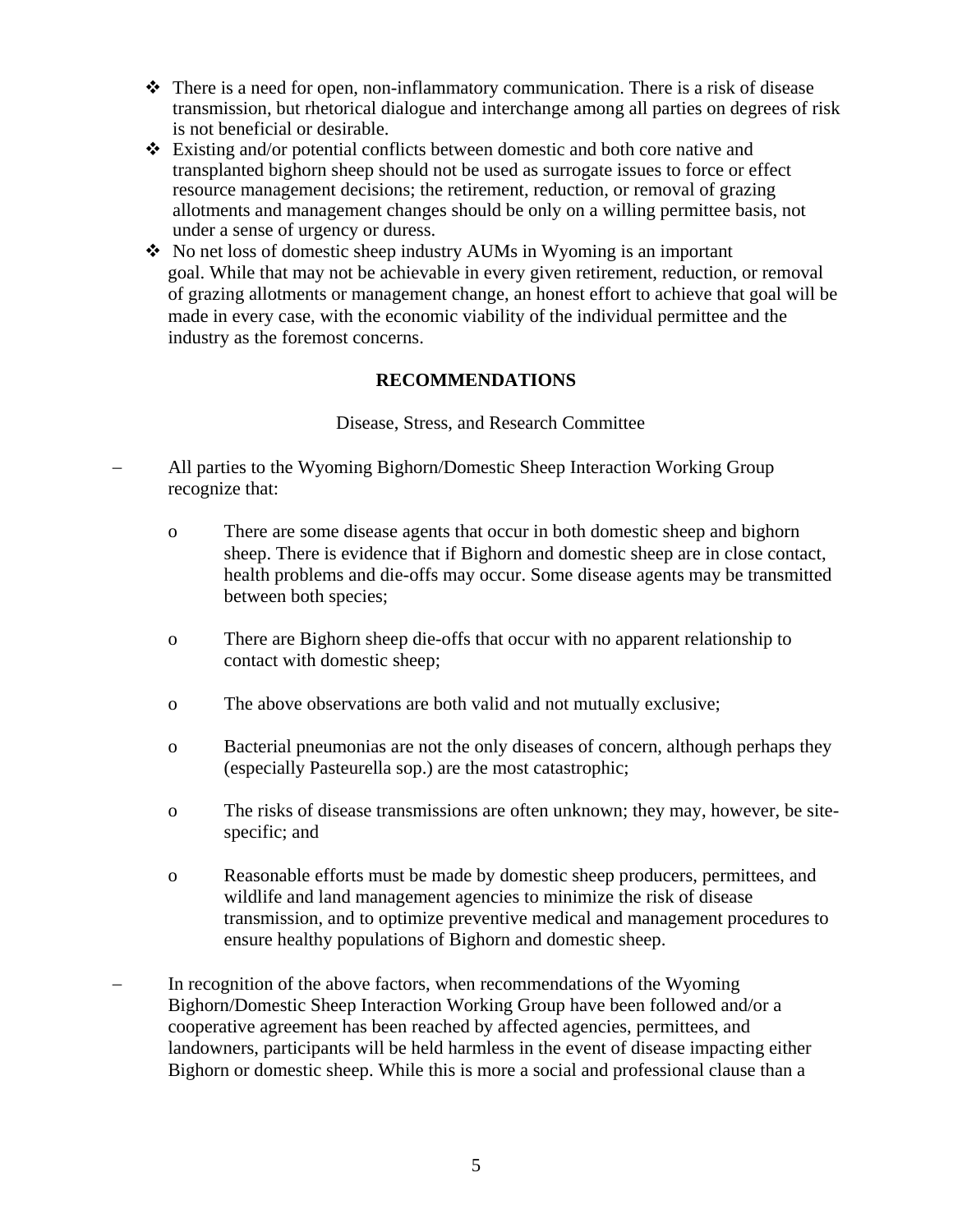legal one, all parties agree to publicly acknowledge what happened, but to not point fingers. Affected parties can decide to try again.

- Priority for protection of Bighorn sheep should be on native core populations.
- Removal of Bighorn sheep or domestic sheep from areas of current overlap should not be an immediate and unilateral objective. The use of separation as one management tool, if possible and desirable, should be achieved through negotiation between affected parties and willing permittee(s). This means that this group will not say that separation must be made immediately, or that it is the only possible response. We recognize that separation and removal are not synonymous.
- − Cooperative efforts should be undertaken to quickly notify the permittee or producer and the appropriate agency to remove any stray domestic or Bighorn sheep in areas that would allow contact between domestic and Bighorn sheep. Bighorn and domestic sheep strays should be removed with a common sense approach.
- The Wyoming Game & Fish Department will prepare a map showing distribution of occupied habitat for native core and reintroduced Bighorn sheep populations.
- − The Wyoming Wildlife/Livestock, Disease Research Cooperative should be formally established and funded with the goal of becoming the pre-eminent entity of its kind, and all parties agree to work toward this goal.
- This group encourages the Animal Damage Management Board to solicit and consider predator research as it might relate to Bighorn sheep.

Additional issues arose over the course of meeting discussions. The Group agreed that some, such as the scientifically-accepted taxonomy of the various subspecies of wild sheep, were important considerations but beyond control of any of the participants. [This concern was lessened by the recent taxonomic separation of British Columbia-derived California bighorn sheep (*Ovis canadensis canadensis)* preferred by WGFD for reintroductions in some portions of Wyoming for acclimation reasons from Sierra Nevada California bighorn sheep (*O. canadensis californiana,* now *O. canadensis sierrensis)* which is federally listed as threatened That could decrease the possibility of reintroduced populations being petitioned for listing as threatened or endangered.] Other issues, such as the need for a successful public process design for bighorn sheep reintroduction projects, were assigned to standing or ad hoc subcommittees for consideration.

The Group gave its full support to existing efforts to establish and fund the Wyoming Wildlife/Livestock Disease Research Partnership. The establishing Memorandum of Understanding (MOU) has been signed, and the Board of Directors and officers have been selected. The Partnership is a joint effort among the Wyoming Game and Fish Department, the Wyoming Department of Agriculture, the Wyoming Livestock Board, the University of Wyoming, and the Wyoming State Veterinary Laboratory. The intent is to implement a disease investigation program for mutual or shared wildlife and domestic livestock diseases. The research program will address "the growing need to understand, manage, control, and hopefully pre-empt diseases of wildlife and livestock that significantly impact the other in the State."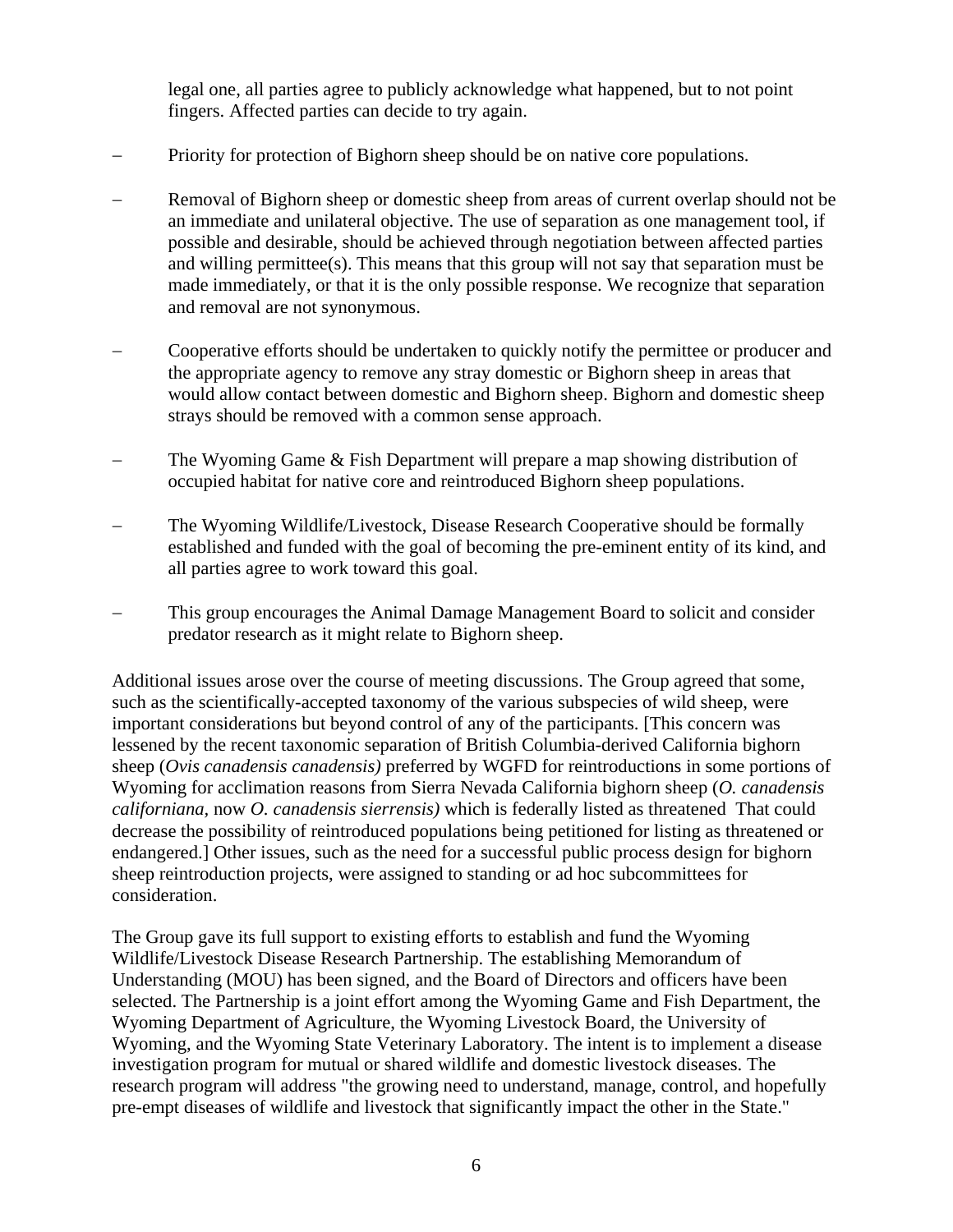Monies to provide research grant funding have been solicited from Federal and local governments and private sources to match the \$200,000 committed by the Wyoming State Legislature. The Wyoming Congressional delegation has been instrumental in obtaining over one half million dollars in Federal research money for the Partnership. Pasteurellosis is not the Partnership's only research funding focus, but is one of its top priorities. The Partnership and the American Sheep Industry Association mutually support each other's bighorn and domestic sheep vaccination research.

In an example of proactive contact with land management agencies, the Working Group sent a letter to Shoshone National Forest Supervisor Rebecca Aus requesting implementation of a prescribed burn on the Jim Mountain/North Fork Shoshone River. The Forest had to postpone a planned prescribed burn there when a federal burn moratorium was put in place after the Los Alamos/Cerro Grande fire in the spring of 2000. Because of the anticipated benefits of the burn to the habitat of a core native bighorn sheep herd in that area, the Working Group urged that the prescribed burn be implemented in 2001 or as soon as conditions allow.

In addition, the following recommendations were developed by subcommittees and approved by the statewide Working Group. Those recommendations are the essence of this report. The recommendations are more fully explained later in the report.

# *Recommendations to Decision-Makers, Management Agencies, and Industry*

## *Recommendations to the Wyoming Game and Fish Commission, Wyoming Board of Agriculture, and Wyoming Livestock Board*

- 1. Develop capture/testing protocols that will reduce capture stress
- 2. Develop preconditioning protocols that will enhance survivability of translocated bighorns
- 3. Pursue joint funding of infrared remote sensing technology for wildlife surveys
- 4. Take advantage of remote sensing for vegetative condition when possible
- 5. Cooperate, together with Wildlife Services, in developing appropriate predator management protocols
- 6. Work to identify vacant suitable habitat and its vegetative condition/trend
- 7. Compile/develop GIS map layers
	- a. core native bighorn herd management areas with seasonal use indicated
	- b. transplanted bighorn herd management areas with seasonal use indicated
	- c. active domestic sheep allotments with seasonal use/management strategies (rotation, etc.) indicated
	- d. vacant and closed domestic sheep allotments
	- e. sheep allotments currently permitted for cattle)
- 8. Work with Federal agencies and permittees to identify replacement AUMs
- 9. Support research on vaccines/delivery systems, preconditioning techniques, and stress testing through fecal sampling
- 10. Manage human interactions to reduce stress
- 11. Manage hunting to reduce stress and maintain herd objectives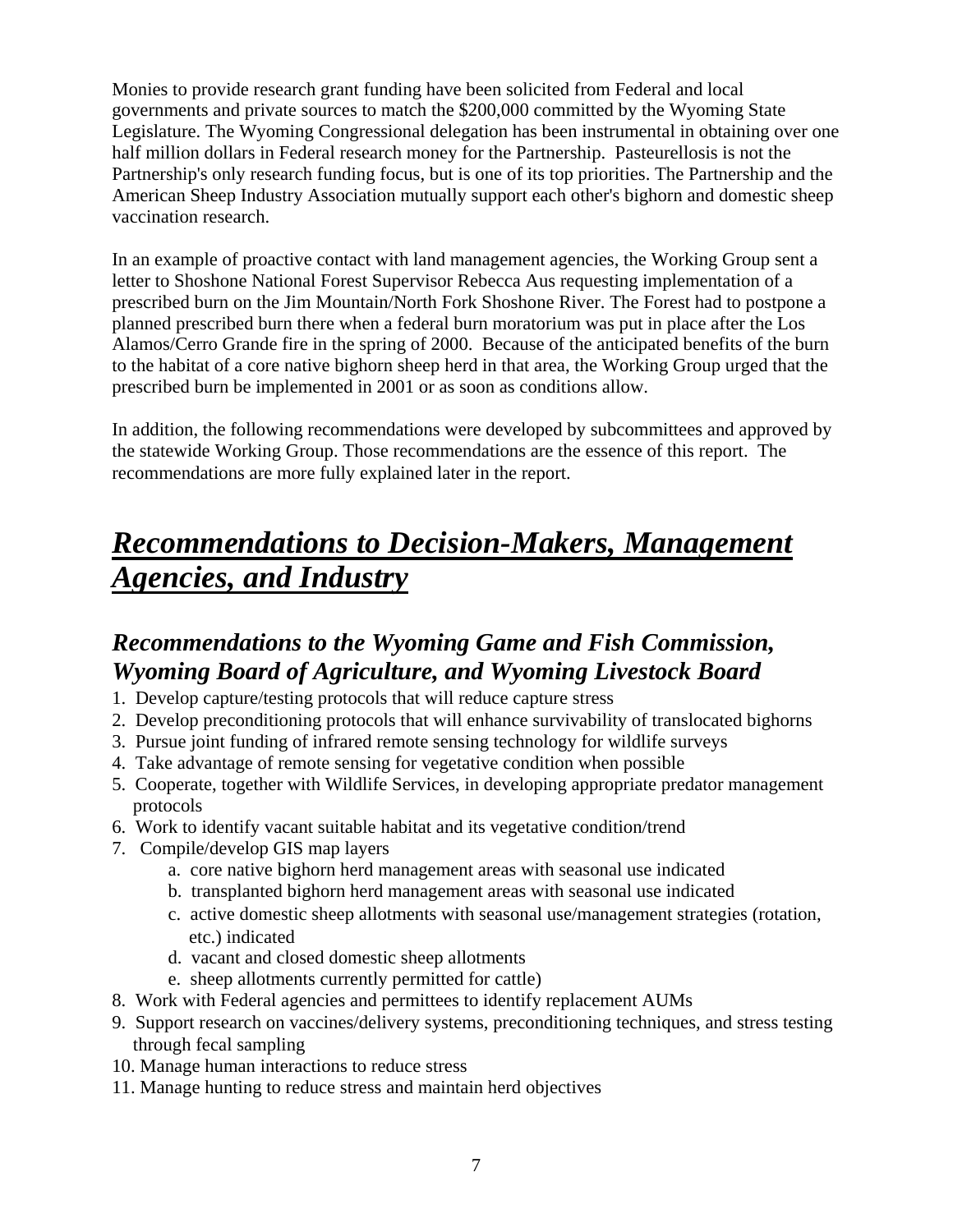- 12. Help develop, fund, and deliver bighorn and domestic sheep education/outreach programs to the public
- 13. Pursue additional State/Federal/private funding for the Wyoming State Veterinary Laboratory
- 14. Assist with multi-interest efforts to secure funding for the Wyoming Wildlife/Livestock Disease Research Partnership
- 15. Pursue bighorn sheep translocations using the Group's recommendations for public process *(see Appendix L)*
- 16. Use some of the wildlife revenues for habitat enhancement projects that will serve both bighorn and domestic sheep
- 17. Work with Wyoming FNAWS and others to develop a public marketing strategy for bighorn sheep management activities that will also benefit domestic sheep
- 18. As much as possible, follow the recommendations of the Wyoming State-wide Bighorn/Domestic Sheep Interaction Working Group and utilize expertise and experience of Working Group participants where planning local bighorn sheep management

## *Recommendations to Federal Agencies*

- 1. Extend non-use beyond 3 years for domestic sheep allotments (Forest Service)
- 2. Take advantage of remote sensing for vegetative condition when possible
- 3. Pursue joint funding of infrared remote sensing technology for wildlife surveys
- 4. Assist WGFD in identifying vacant suitable bighorn habitat and vegetative condition/trend therein
- 5. Assist WGFD in developing/compiling GIS map layers
- 6. Support the research agenda for bighorn and domestic sheep
- 7. Help develop, fund, and deliver bighorn and domestic sheep education/outreach programs to the public
- 8. Coordinate management of bighorn stress factors with WGFD
- 9. Make identification of replacement AUMs a standard practice when considering closure or vacation of domestic sheep allotments
- 10. Assess currently vacant and closed allotments for suitability to re-open for active use, or to use as emergency 'grassbanks'
- 11. Assess non-use suspended AUMs and sheep AUMs being used by wild horses, to determine if any domestic sheep use can be re-opened
- 12. Pursue additional State/Federal/private funding for the Wyoming State Veterinary Laboratory
- 13. Assist with multi-interest efforts to secure funding for the Wyoming Wildlife/Livestock Disease Research Partnership
- 14. Use some of the wildlife revenues for habitat enhancement projects that will serve both bighorn and domestic sheep
- 15. Work with Wyoming FNAWS and others to develop a public marketing strategy for bighorn sheep management activities that will also benefit domestic sheep
- 16. Standardize allotment administration to the greatest extent possible within agency units and between agencies
- 17. As much as possible, follow the recommendations of the Wyoming State-wide Bighorn/Domestic Sheep Interaction Working Group and utilize expertise and experience of Working Group participants when planning local bighorn sheep management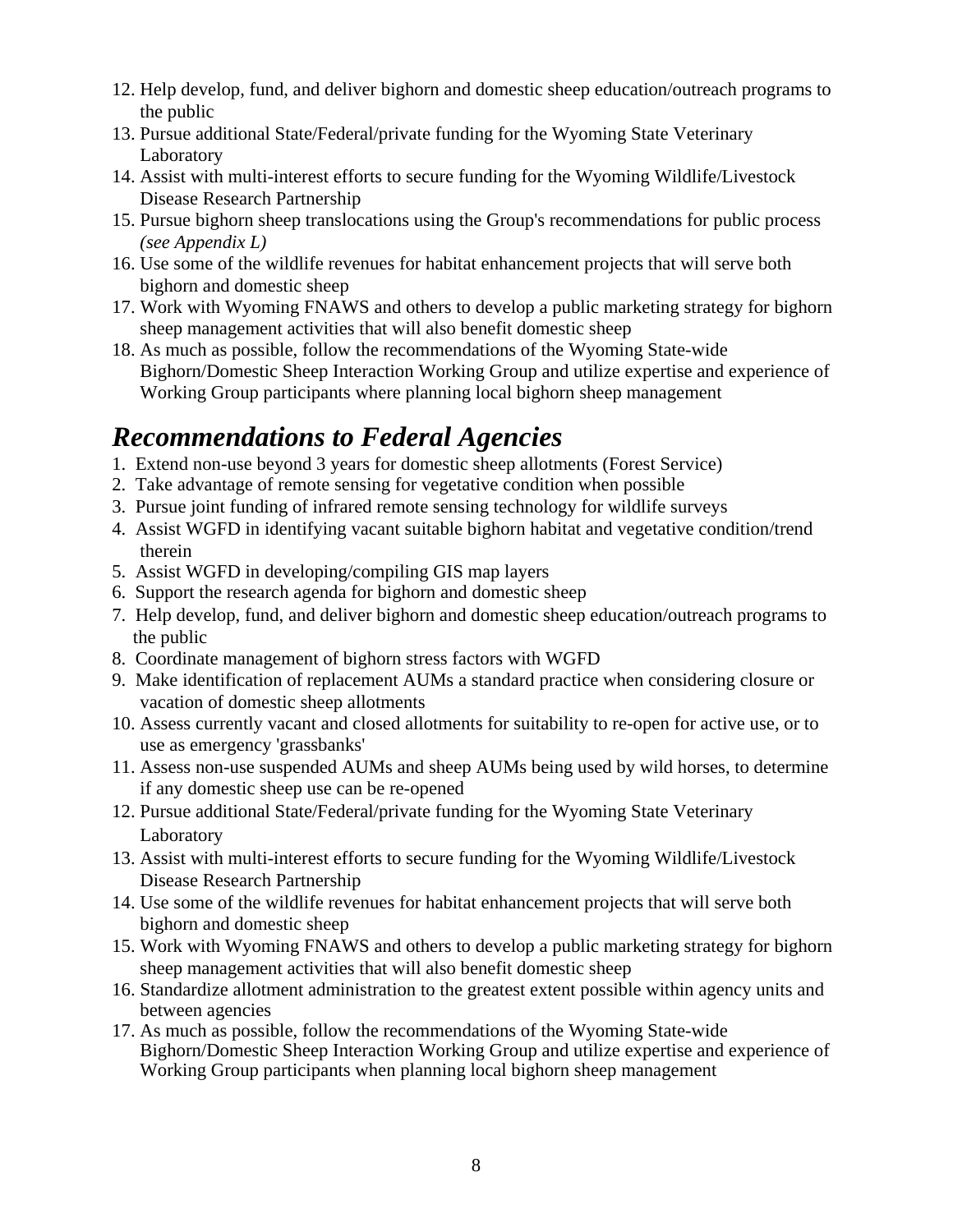## *Recommendations to the Domestic Sheep Industry*

- 1. Take advantage of remote sensing for vegetative condition when possible
- 2. Pursue joint funding of infrared remote sensing technology for wildlife surveys
- 3. Assist Federal and State agencies in identifying vacant suitable bighorn habitat and vegetative condition/trend therein
- 4. Support research on vaccines/delivery systems, preconditioning techniques, and stress testing through fecal sampling
- 5. Support making identification of replacement AUMs a standard practice when considering closure or vacation of domestic sheep allotments
- 6. Pursue grazing management strategies that will reduce impacts and enhance bighorn survival
- 7. Help develop, fund, and deliver bighorn and domestic sheep education/outreach programs to the public
- 8. Pursue additional State/Federal/private funding for the Wyoming State Veterinary Laboratory
- 9. Assist with multi-interest efforts to secure funding for the Wyoming Wildlife/Livestock Disease Research Partnership
- 10. As much as possible, follow the recommendations of the Wyoming State-wide Bighorn/Domestic Sheep Interaction Working Group and utilize expertise and experience of Working Group participants when planning local bighorn sheep management
- 11. Work with Wyoming FNAWS, WWGA, WSGA, and others to develop a public marketing strategy for bighorn sheep and habitat management activities that will also benefit domestic sheep
- 12. Encourage voluntary allotment monitoring by permittees in conjunction with Federal and State agencies

## *Recommendations for No Net Loss of Wyoming Domestic Sheep AUMs on public lands* **(***sustaining domestic sheep industry capacity***)**

- 1. Reconfigure domestic sheep allotment boundaries to avoid overlap with bighorn habitat
- 2. Determine the number of domestic sheep AUMs overlapping on bighorn sheep habitat; industry and Federal agencies work together to locate potentially available replacement AUMs
- 3. Assess domestic sheep industry desire for additional AUMs; industry and federal agencies work together to locate potentially available AUMs to meet that need
- 4. Identify difference in management styles between federal agency units, and between agencies, and those impacts on bighorn and domestic sheep management

## *Recommended Prioritization of Ongoing and Needed Research*

#### *Disease/Health Research*

- 1. Effective preventative vaccines/outbreak-control antibiotics/parasite control, and delivery systems
- 2. Effective bighorn sheep translocation preconditioning techniques including long-term sedatives, vaccination, and low-level exposure to resident bighorn sheep before release
- 3. Bighorn sheep capture protocols, including typing *Pasteurella* spp. and banking isolates Genetic resistance
- 4. Domestic sheep blood serum sample collection and banking, sheep lambing management styles
- 5. Remote stress detection through fecal coliform sampling, development of long-term sedatives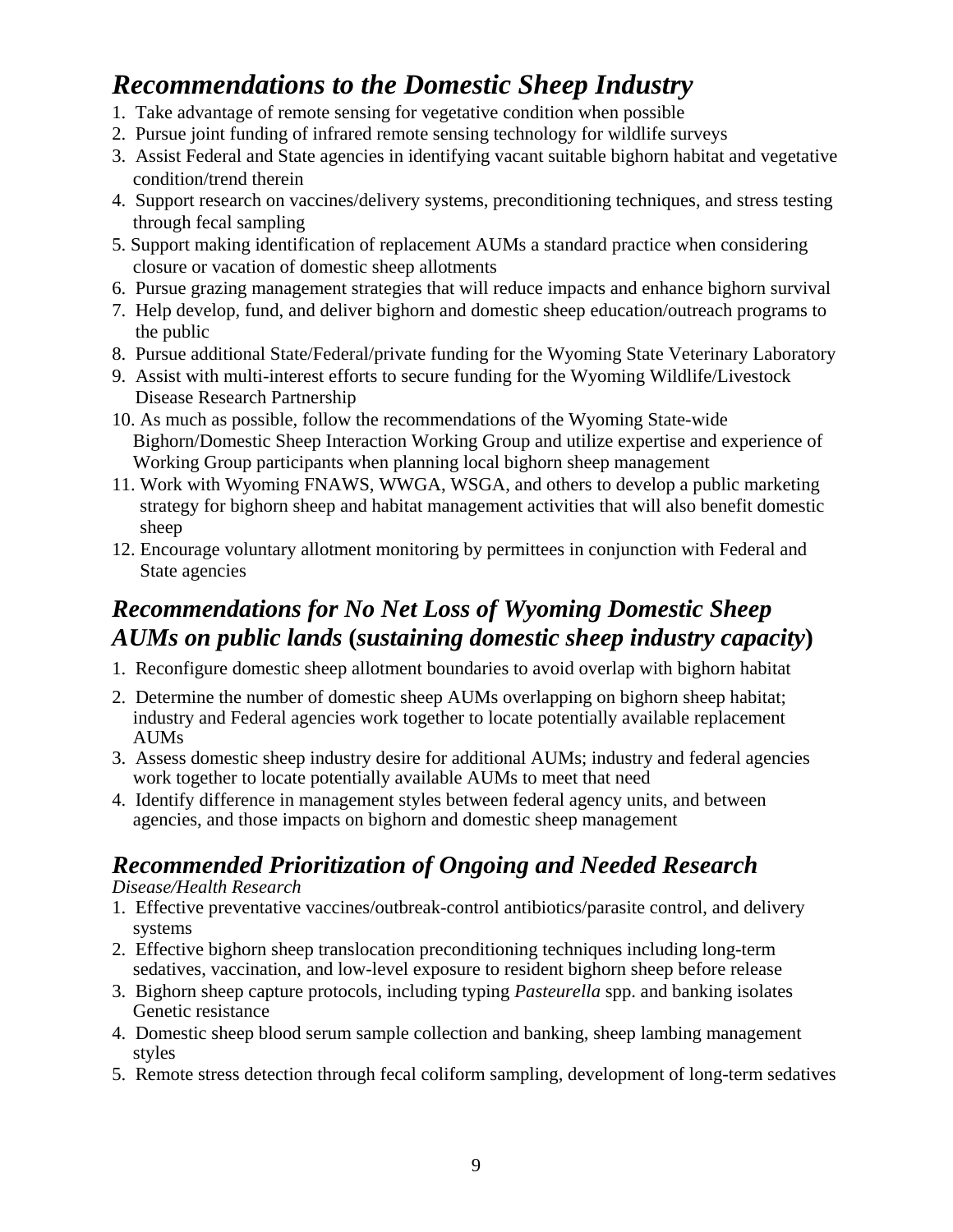#### *NutritionlHabitat/Predation Research*

- 1. Monitor bighorn sheep nutritional requirements, especially micronutrients
- 2. Monitor bighorn habitat selection and habitat nutritional carrying capacity
- 3. Determine impacts of predation on bighorn sheep, including lamb recruitment and disruption leading to commingling
- 4. Determine target predator species and effectiveness of control programs
- 5. New Technology: Remote sensing vegetative and animal surveying technology

## *Recommendation for the Future of the State-wide Bighorn/Domestic Sheep Interaction Working Group*

The Group should meet at least annually, more often as needed, to review research and management results from the past year and use adaptive management methods to make additional recommendations to the Commissions, Federal agencies, and the domestic sheep industry. Responsibility for convening a meeting of the Work Group at least annually will rest with the Wyoming Game and Fish Department.

## *Detailed Recommendations Developed by Subcommittees and Adopted by the Working Group*

# *Recommendations to Address Disease, Stressors, and Research* **I. Disease Management Tools**

- **A**. **PREVENTION OF PASTEURELLOSIS** (and secondarily, other diseases)
	- 1. Bighorn sheep translocations should:
		- a. Use only monitored source herds
		- b. Develop disease-monitoring protocols that include periodic capture and testing for diseases of concern
		- c. Pre-condition source herds with antibiotics and vaccinations
	- 2. Precondition bighorn sheep to be transplanted
		- a. Pre-condition transplant sheep with appropriate antibiotics and vaccinations
		- b. Pre-condition transplant sheep with feed/nutritional supplements if appropriate
	- 3. Manage for appropriate population densities (to reduce the risk of density-dependent disease outbreaks/transmission and likelihood of ram dispersal)
		- a. Establishment of population objectives should include disease and stress considerations
		- b. Adhere to population objectives.
			- i. If herd is below objective, consider habitat enhancements, predator management, ram-only hunting seasons
			- ii. If herd is above objective, consider ewe harvests or periodic removals of sheep through trapping
	- 4. Nutrition -poor nutrition contributes to disease susceptibility
		- a. Monitor to determine if bighorn sheep are getting minimum levels of energy, macronutrient, and micronutrient needs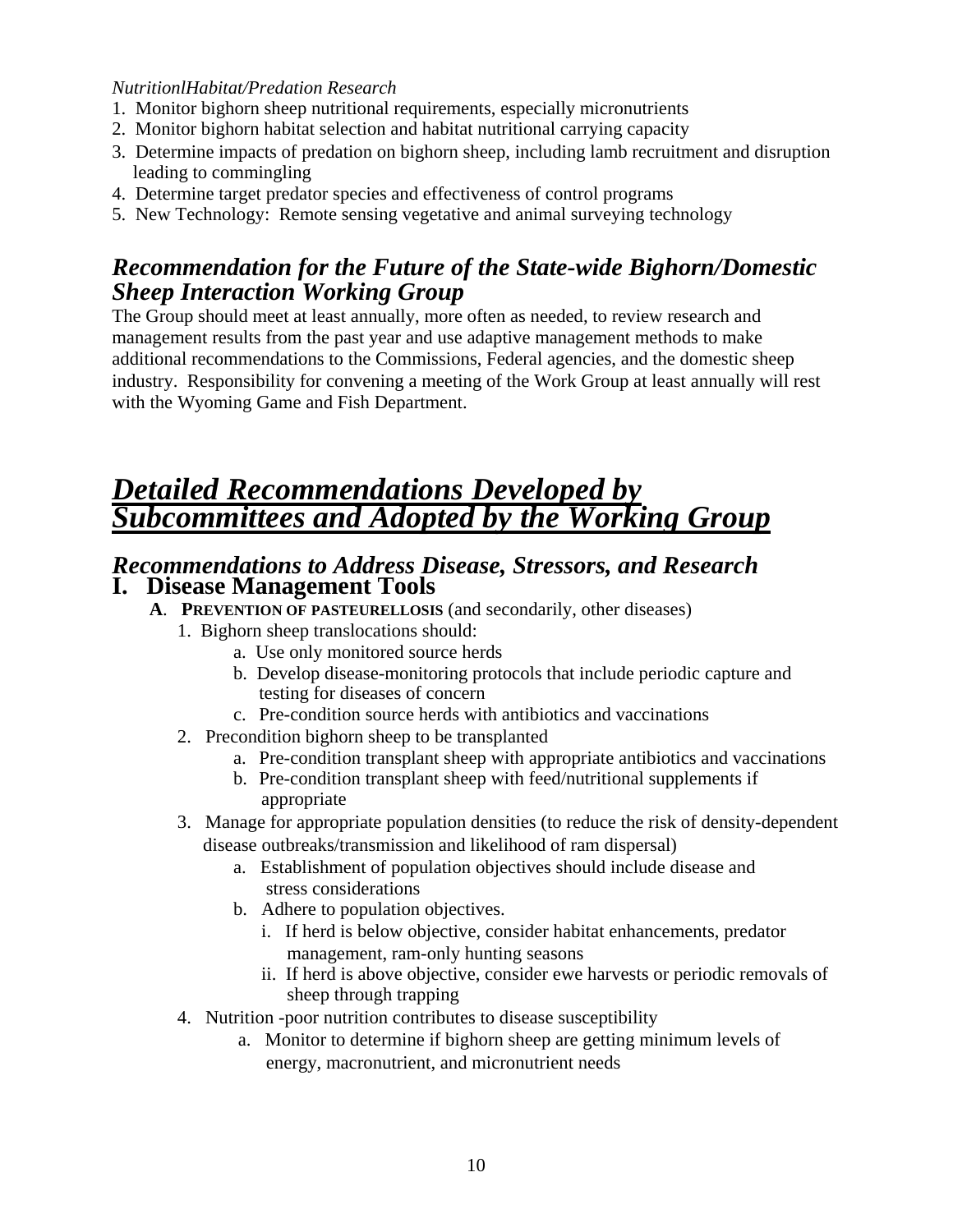- b. Consider habitat improvement projects (or supplements) when habitat is not providing minimum levels of nutritional needs
- 5. Stress is an important contributor to disease susceptibility
	- a. Identify human disturbances and manage to minimize that stressor
	- b. Customize the upcoming Northern Wild Sheep and Goat Council standardized capture protocol (designed to minimize capture/monitoring/pre-conditioning stressors) for use in Wyoming
	- c. Predators cause stress that contributes to disease susceptibility
		- i. Monitor predator impacts
		- ii. Implement predator control when appropriate
- 6. Separation of bighorn sheep from domestic sheep
	- a. Use techniques and options developed and agreed upon cooperatively by wildlife and land managers and permittees; including:
		- i. Geographic/topographic barriers
		- ii. Seasonal or spatial separation through domestic sheep grazing management
		- iii. Habitat enhancements that attract wild sheep away from domestic sheep areas
		- iv. Evaluate re-stocking of vacant allotments to minimize commingling potential
		- v. Evaluate translocations to minimize commingling potential
		- vi. Evaluate allotments to identify opportunities to convert those allotments with high commingling potential to cattle and open vacant allotments or convert from cattle to sheep allotments where commingling potential is lower
		- vii. Negotiate financial incentives for permittees to waive domestic sheep allotments with high commingling potential back to the appropriate land management agency
	- b. Develop a commingling response protocol that includes the following:
		- i. Removal of wandering bighorn sheep (transfer to Sybille or Wyoming State Veterinary Lab)
		- ii. Immediate, two-way notification of commingling sightings
		- iii. Meetings between WGFD field personnel and domestic sheep permittees with allotments in/near core native bighorn sheep herds, to develop a sensible post turn-off stray removal protocol
		- iv. Development of outreach materials by WGFD and USFS, asking recreational forest users to immediately notify USFS of stray domestic sheep or bighorn sheep in unusual locations
		- v. Instruction for domestic sheep herders to not leave sick domestic sheep behind when trailing or moving from or between allotments
- 7. Veterinary techniques to prevent *Pasteurella* outbreaks in bighorn sheep
	- a. Vaccinate bighorn and domestic sheep against *Pasteurella* and pre-disposing bacteria and viruses as antibiotics/vaccines and delivery techniques are developed
	- b. Use wormers with bighorn and domestic sheep to eliminate pre-disposing conditions; lungworms are of particular concern, could be treated with medicated feed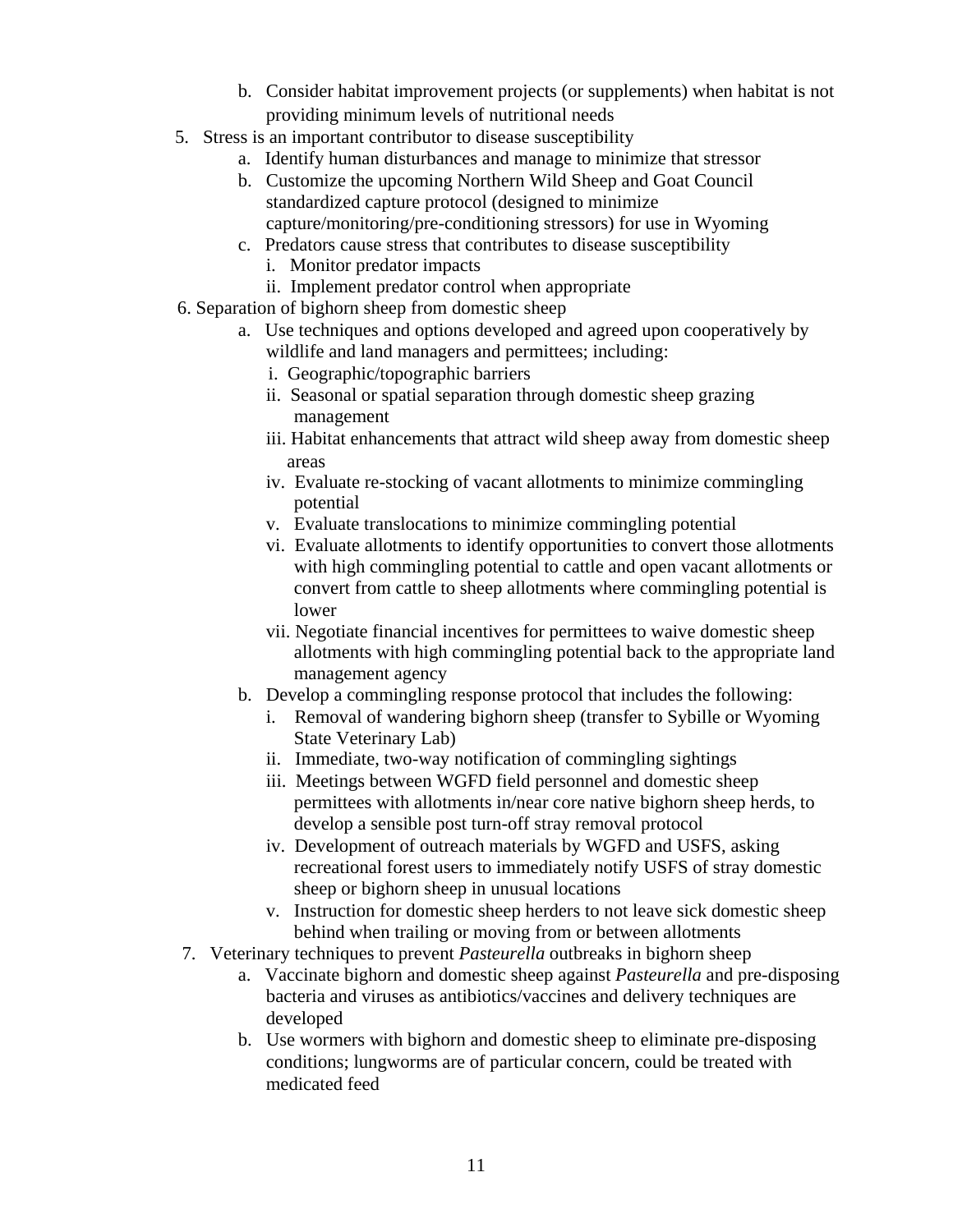- c. Institute an anthelmintic program to control mites in bighorn and domestic sheep
- 8. Identify and test sheep that appear to have genetic resistance to certain diseases
- 9. Develop methods to analyze sheep for chronic stress
- 10. Monitor populations to insure genetic heterozygosity (prevent in-breeding)

#### **B**. **CONTROL OF DISEASE OUTBREAKS**

- 1. Customize the upcoming Northern Wild Sheep and Goat Council standardized disease outbreak control protocol for use in Wyoming
- 2. Accurately diagnose cause of death with necropsy
- 3. Remove diseased sheep
	- a. Euthanize and necropsy
	- b. Transport to a holding facility for quarantine and/or treatment
- 4. Research the outbreak-control effectiveness of newly-developed drugs
- 5. Insure isolation of diseased herds and individuals from disease-free herds
- 6. Minimize stress on herds experiencing or recovering from a disease outbreak
- 7. Investigate the effectiveness of vaccination to control outbreaks
- 8. Consider the effect of other factors such as water availability, temperature or other environmental extremes, etc. Manage to avoid, minimize, or mitigate when possible

#### **C**. **MANAGEMENT FOR HEALTHY BIGHORN SHEEP**

- 1. Manage and improve the habitat to enhance nutritional status, encourage use of unoccupied suitable areas, increase physical separation from domestic sheep, and discourage commingling
	- a. Maintain or re-establish migration corridors unless that will facilitate commingling with domestic sheep
	- b. Prevent/reduce timber encroachment on bighorn sheep habitat, especially crucial winter ranges and lambing areas, through either commercial removal or prescribed burns
	- c. Identify bighorn sheep habitats where fire is needed to manage for desired vegetation; then design and implement fire management programs in those areas (public and private lands)
	- d. Enhance appropriate forage production using
		- i. prescribed burns
		- ii. pitting and other mechanical treatments to create micro-habitats, manipulate vegetative competition, and enhance water retention
		- iii.seeding desired forage species
		- iv. fertilizing for desired forage species
		- v. noxious weed control
	- e. Manage domestic sheep grazing timing, intensity, and frequency to enhance bighorn sheep forage
	- f. Consider water developments to enhance bighorn sheep distribution and to move competing wildlife and livestock away from preferred bighorn sheep foraging areas
- 2. Control populations to maintain numbers at or below herd objectives
- 3. Provide nutritional and mineral supplementation when appropriate, to enhance health or to assist in creating physical separation between bighorn and domestic sheep
- 4. Determine an appropriate recruitment rate for each herd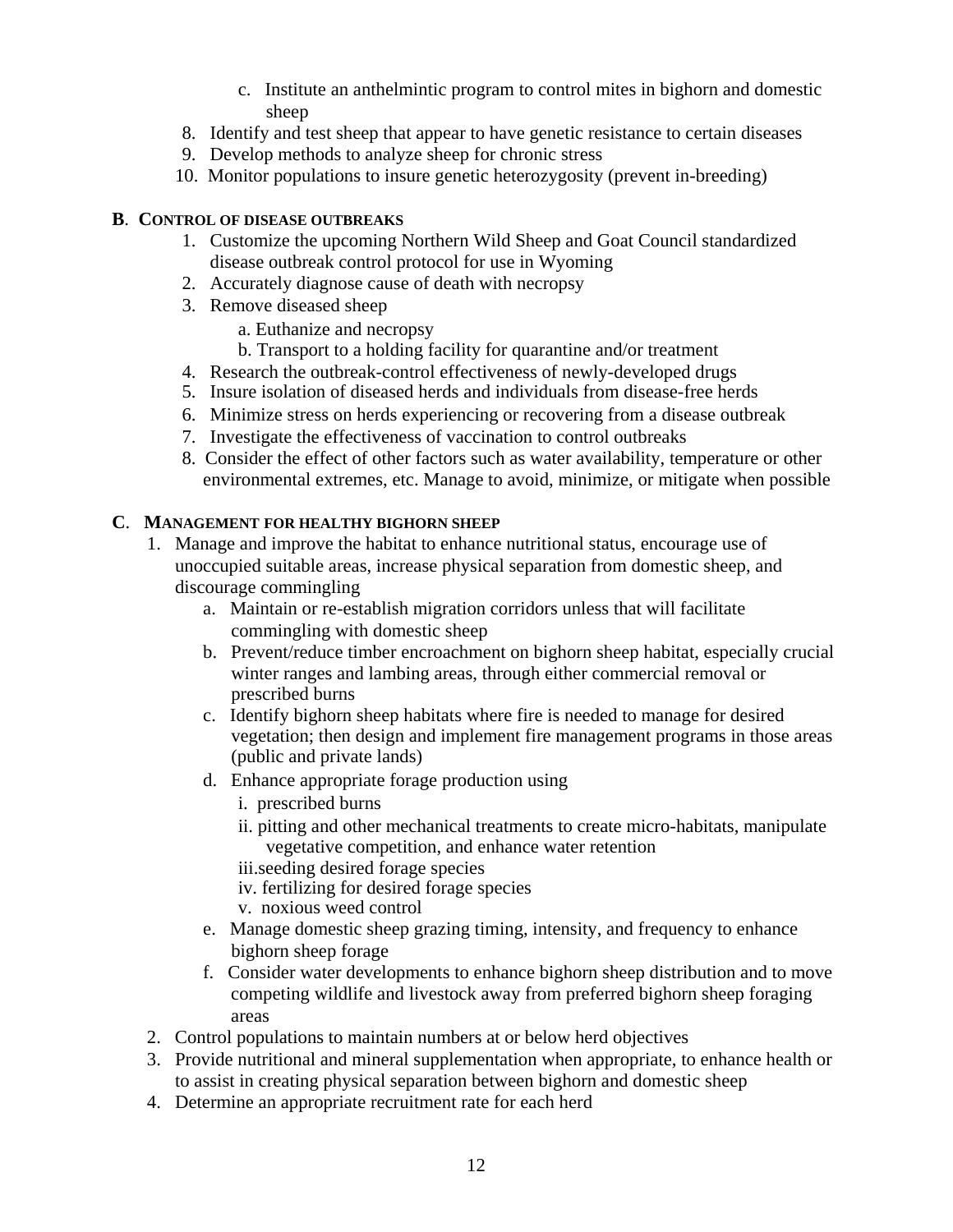5. Develop predator control protocols that will help achieve bighorn sheep herd recruitment goals and be most effective while minimizing stress on bighorn sheep

## **II. Stress Management Tools**

#### A. **MONITORING**

- 1. Environmental factors such as persistent high or low precipitation, snow depths, and temperatures, because they affect disease susceptibility, reproductive success, and growth
- 2. Habitat quality including nutritional quality and mobility/visibility impairments that affect bighorn sheep health, seasonal mobility, escape from predators, and inclination to pioneer new habitats
- 3. Disturbances that affect feeding and movement patterns and can introduce additional stress
- 4. Monitor other ungulates in the area for potentially-transmissible diseases

#### **B**. **MANAGEMENT**

- 
- 1. Control predators, if appropriate 2. Minimize human/pet interactions, if appropriate
- 3. Adopt capture protocols that minimize stress
- 4. Adopt survey protocols that minimize stress, including such considerations as minimizing flight heights and time spent surveying, and optimizing weather conditions
- 5. Control pre-disposing diseases and internal/external parasites
- 6. Prevent interactions with other ungulates, when possible, if there are potentially negative behavioral or health impacts on bighorn sheep
- 7. Minimize stress during the summer when bighorn sheep are putting on their winter fat (strategies could include shortening hunting seasons, limiting human access on summer/fall ranges, etc.)

## **III. Predation Management Tools**

### **A. MONITORING**

- 1. Lamb survivability and recruitment, both numbers and causes
- 2. Influence of predators on herd disruption/dispersals and commingling potential
- 3. The biological effects of control methods on non-target species
- 4. The effects of weather on various control methods
- 5. Results of predator control activities

### **B. MANAGEMENT**

- 1. Evaluate effectiveness of past predator control efforts in Whiskey Basin and elsewhere
- 2. Conduct a literature review of predation impacts on Bighorn sheep
- 3. Design and implement area-specific and species-specific predator control programs as appropriate
- 4. Develop a list of lethal and non-lethal methods of controlling each predator target species
- 5. Determine if those methods are practicable, applicable, and meet local/State/Federal standards on their respective lands
- 6. Determine the economic feasibility of methods, and funding availability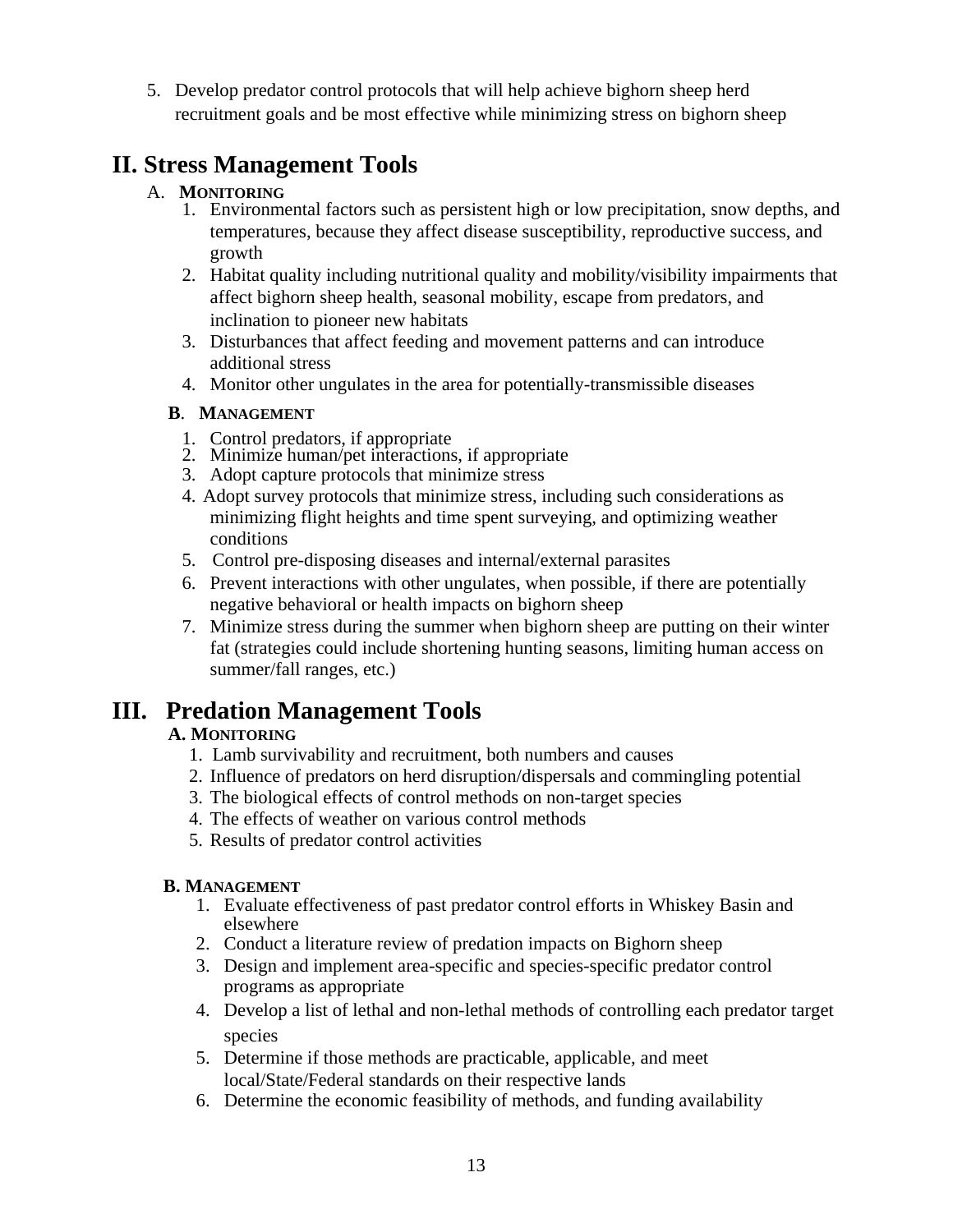7. Determine if applicable agencies have the necessary personnel, equipment, and funding

## **IV. Research Agenda**

## **A. DISEASE/HEALTH**

- 1. Veterinary tools and techniques
	- a. Develop vaccines and delivery techniques for *Pasteurella* pneumonia for both domestic and wild sheep (there was a pilot study in Colorado, Sybille may be the site of a second pilot project. It appears that vaccination spreads to herd- mates just like infections do, so self-vaccination may be feasible. Live vaccines don't eliminate the bacteria, it changes the resident strain to a less-lethal type.)
	- b. Develop vaccines and delivery techniques for other viral diseases that threaten domestic and wild sheep, as they're identified
	- c. Develop effective methods of treating wild sheep parasites (possibly with medicated feed or licks)
	- d. Develop effective treatments and delivery methods for antibiotic treatments of bighorn sheep during disease outbreaks
	- e. Test delivery methods such as oral delivery, biobullets, inhalants, and using domestic sheep to plant self-vaccinating medications
	- 2. Preconditioning of translocated bighorn sheep
		- a. Determine if there is a benefit from being held in captivity for preconditioning
		- b. Develop long-term sedatives to decrease capture/translocation stress
		- c. Develop vaccines and delivery techniques for use during the preconditioning period
		- d. Develop protocols for thorough disease monitoring (by sampling blood and feces) during preconditioning
		- e. Determine if there is a benefit to exposing bighorn sheep transplantees to a few resident bighorn sheep or domestic sheep during preconditioning to provide a low-level exposure to indigenous diseases
	- 3. Stress
		- a. Develop methods to analyze sheep for chronic stress
		- b. Determine whether or not fecal cortisol is an effective method for determining stress in free-roaming herds
		- c. Develop and test long-term tranquilizers as a means of reducing capture and translocation stress. This is a low priority in research right now
	- 4. Predation
		- a. Determine the species of predator responsible for bighorn sheep predation
		- b. Identify the seasonal timing of predation
		- c. Evaluate the stress to bighorn sheep from predation.
		- c. Determine public perceptions of predator control to enhance bighorn sheep survival
	- 5. Disease sampling and banking of isolates
		- a. Develop a standard protocol detailing uniform methods for routinely collecting samples from captured bighorn sheep, for disease analyses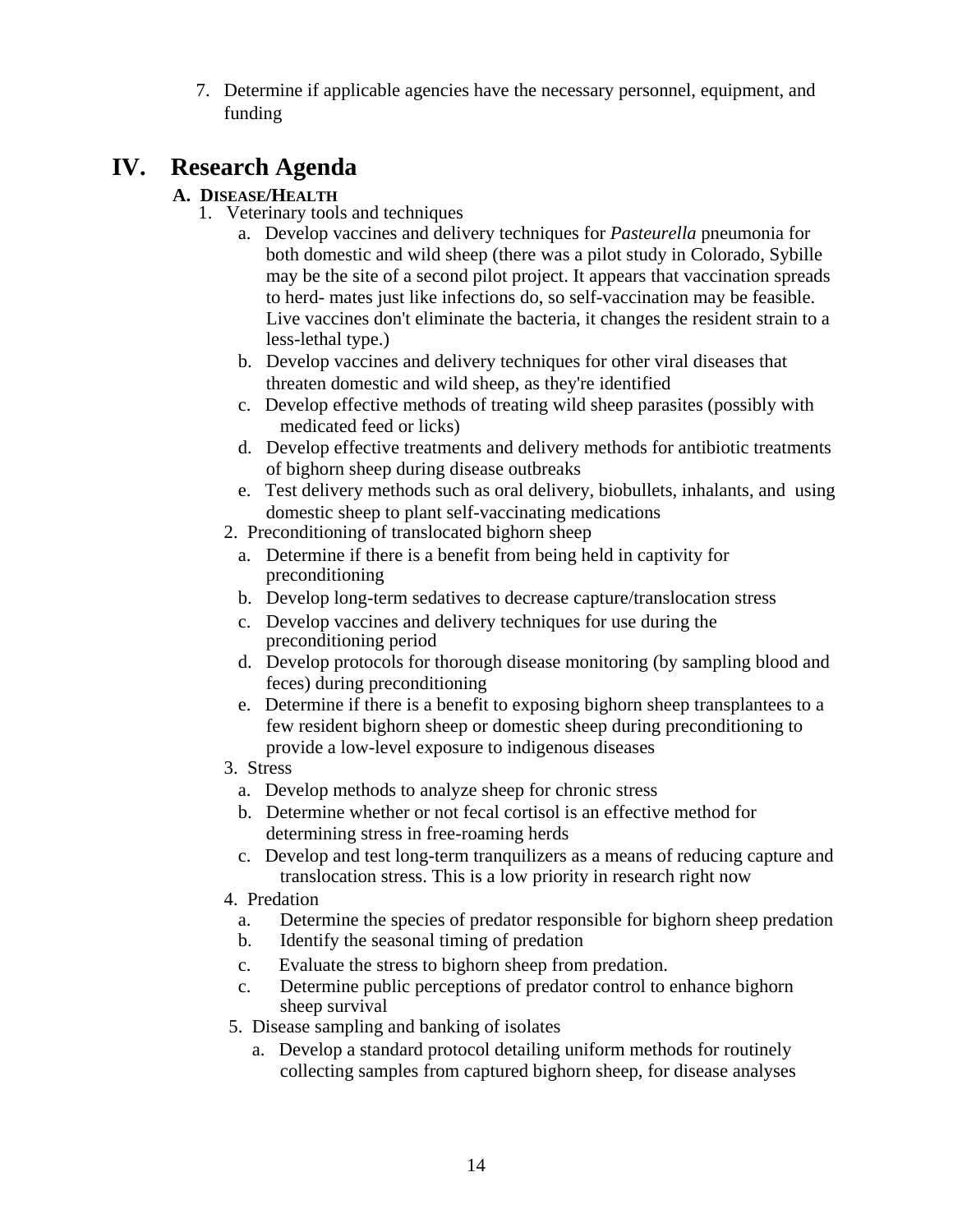- b. Type the varieties of *Pasteurella* pneumonia species in both bighorn sheep and domestic sheep
- c. "Bank" a variety of *Pasteurella* spp. isolates from captured bighorn sheep for future reference and research
- d. "Bank" samples of domestic sheep serum for future testing and research
- e. Locate and list all bighorn and domestic sample "banks"
- f. Summarize information on past domestic and bighorn sheep sample collections
- 6. Genetics and management techniques
	- a. Determine if certain breeds of domestic sheep are more/less likely to carry diseases of concern for bighorn sheep
	- b. Monitor shed lambing vs range lambing to determine if there are any effects on infectious disease-related issues

#### **B. NUTRITION/HABITAT/PREDATION**

- 1. Determine what micronutrients are essential for healthy immune systems in bighorn sheep, and how to best insure the sheep obtain adequate amounts in the wild
- 2. Develop and test protein/mineral supplement blocks for bighorn sheep
- 3. Determine how habitat improvements influence nutritional status and health in bighorn sheep, to help determine accurate carrying capacities of specific herd habitats
- 4. Radio-collar translocated bighorn sheep and monitor closely, to understand habitat and forage selection by the newly-released bighorns
- 5. Conduct a literature review of predation impacts on bighorn sheep (it appears that mountain lions are the biggest predator problem, much more so than coyotes, wolves, or grizzly bears (no Whiskey Basin bighorn sheep have been lost to wolves or grizzlies)
- 6. Determine the potential for predators to spread diseases important to bighorns
- 7. Understand the balance and interaction between predators and bighorn sheep diseases and how the balance/imbalances affect population health and numbers.

### **C. NEW TECHNOLOGY**

- 1. Test applicability of remote sensing techniques for determining forage types and extents of sheep ranges
	- 2. Use GPS (Global Positioning System) collars to accurately document bighorn sheep movements.

#### 3. *Habitat* & *Management Protocols Subcommittee*  **I. Monitoring**

### **A. HABITAT QUALITY**

- 1. Conifer encroachment
- 2. Vegetative changes in both community composition and productivity
- 3. Utilization, by bighorns and/or domestic sheep
- 6. Cumulative habitat fragmentation -by roads/travel ways, fences, wildfire, etc.
- 7. Nutritional quality of various ranges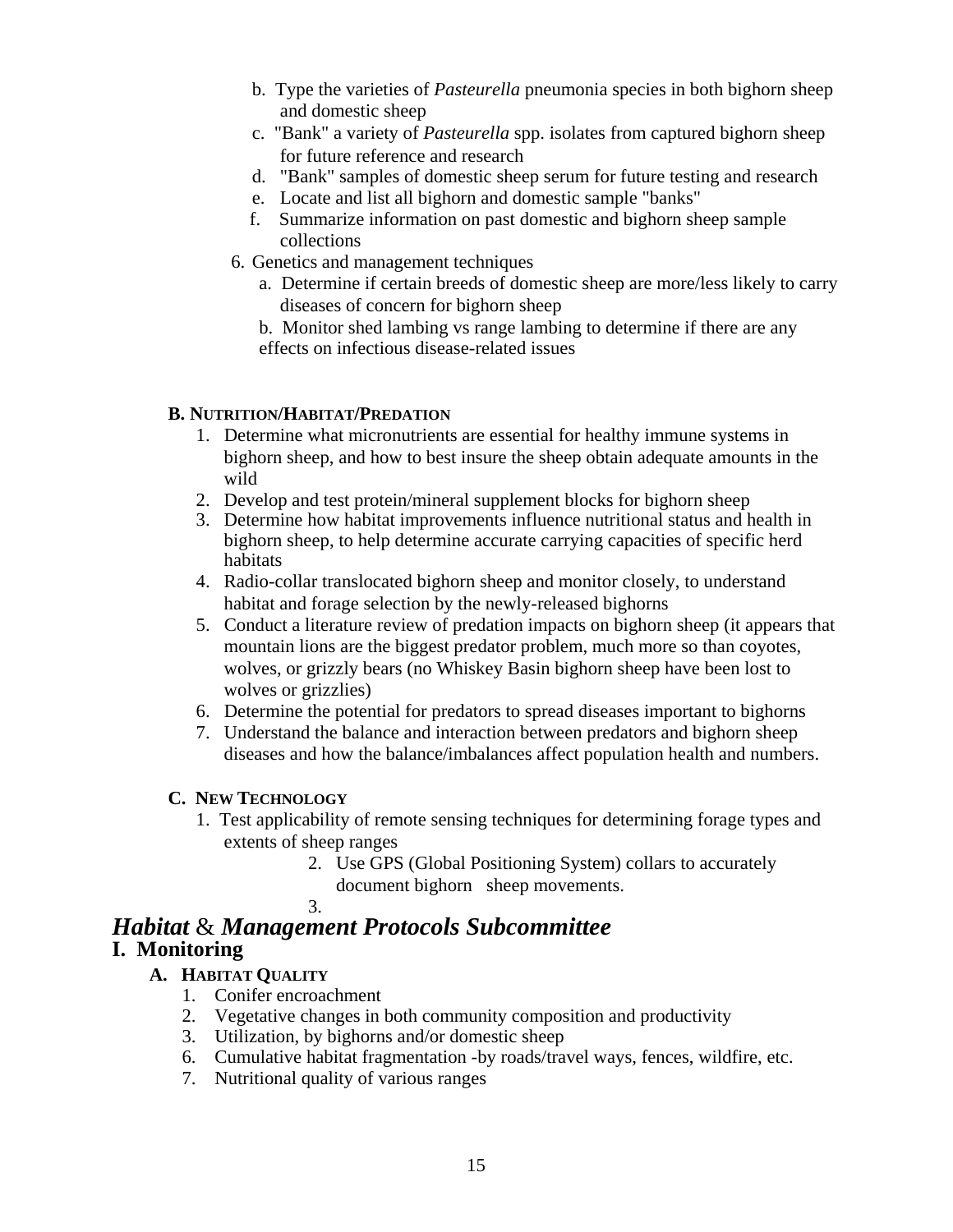- **B. MIGRATION BARRIERS**
- **C. DISPLACEMENT** -by predators, recreationists, wildfire, etc.
- **D. COMPETITION** with other wildlife and domestic livestock -forage, water, space, behavioral, etc.
- **E. HERD GENETIC VARIABILITY**
- **F.** E**FFECTIVENESS OF HABITAT ENHANCEMENT PROJECTS**

## **II. Management**

- **A. CONDUCT VEGETATIVE MANAGEMENT PROJECTS**, such as on the North Fork of the Shoshone, to improve productivity and open migration corridors
- **B. ENCOURAGE PIONEERING** of unused suitable habitats by opening migration corridors, developing water sources, placing mineral/supplement blocks, etc.
- **C. BETTER DELINEATE CRUCIAL RANGES** -summer, winter, lambing, migratory corridors
- **D. ESTABLISH REALISTIC HERD OBJECTIVES**
- **E. MAINTAIN HERDS AND HERD OBJECTIVESAT OR SLIGHTLY BELOW** carrying capacity
- **F. MANAGEMENT STRESSORS**, where possible, to avoid, minimize, or mitigate effects on bighorn sheep

## **III. Research**

- **A. INVESTIGATE NUTRITIONAL REQUIREMENTS of Bighorns, especially micronutrients**
- **B. IDENTIFY VACANT HABITAT that is suitable**
- **C. DETERMINE THE CONDITION AND TREND of potential, suitable but vacant habitat**
- D. **DEVELOP GIS MAP LAYERS** of bighorn sheep herd management areas, active and vacant and closed domestic sheep allotments, bighorn sheep seasonal use patterns where domestic sheep allotments overlap bighorn herd management areas, rotation patterns and on-off dates where domestic sheep allotments overlap bighorn sheep herd management areas, and sheep allotments currently permitted for cattle

# *Recommendations to Address Economic Viability, Loss of Allotments, and Distrust of Agencies*

## **I. Management Operating Principles for All Stakeholders**

- **A. COLLECTIVELY WORK** to maintain healthy Bighorn sheep herds
- **B. COLLECTIVELY WORK** to maintain the domestic sheep industry in Wyoming
- **C. DO NOT USE BIGHOM/DOMESTIC SHEEP INTERACTIONS** as a surrogate for removing domestic sheep from public lands, or other land use decisions
- **D. DECISIONS REGARDING CLOSING** and/or retiring sheep allotments should be made only on a willing permittee basis
- **E**. **REPLACEMENT OF LIKE AUMS** should be a goal whenever domestic sheep allotments are vacated or closed

### **II. Communication Operating Principles for All Stakeholders**

- **A. WE ALL COMMIT TO SUPPORT** each other's roles in Bighorn sheep management
- **B. WE ALL AGREE TO INFORM** each other about Bighorn/domestic issues at the earliest possible Opportunities
- **C. WE ALL AGREE TO WORK TOGETHER** to resolve conflicts
- **D. WE ALL AGREE TO STOP MISINFORMATION** as soon as we hear it
- **E. WE ALL COMMIT TO SEEKING** common ground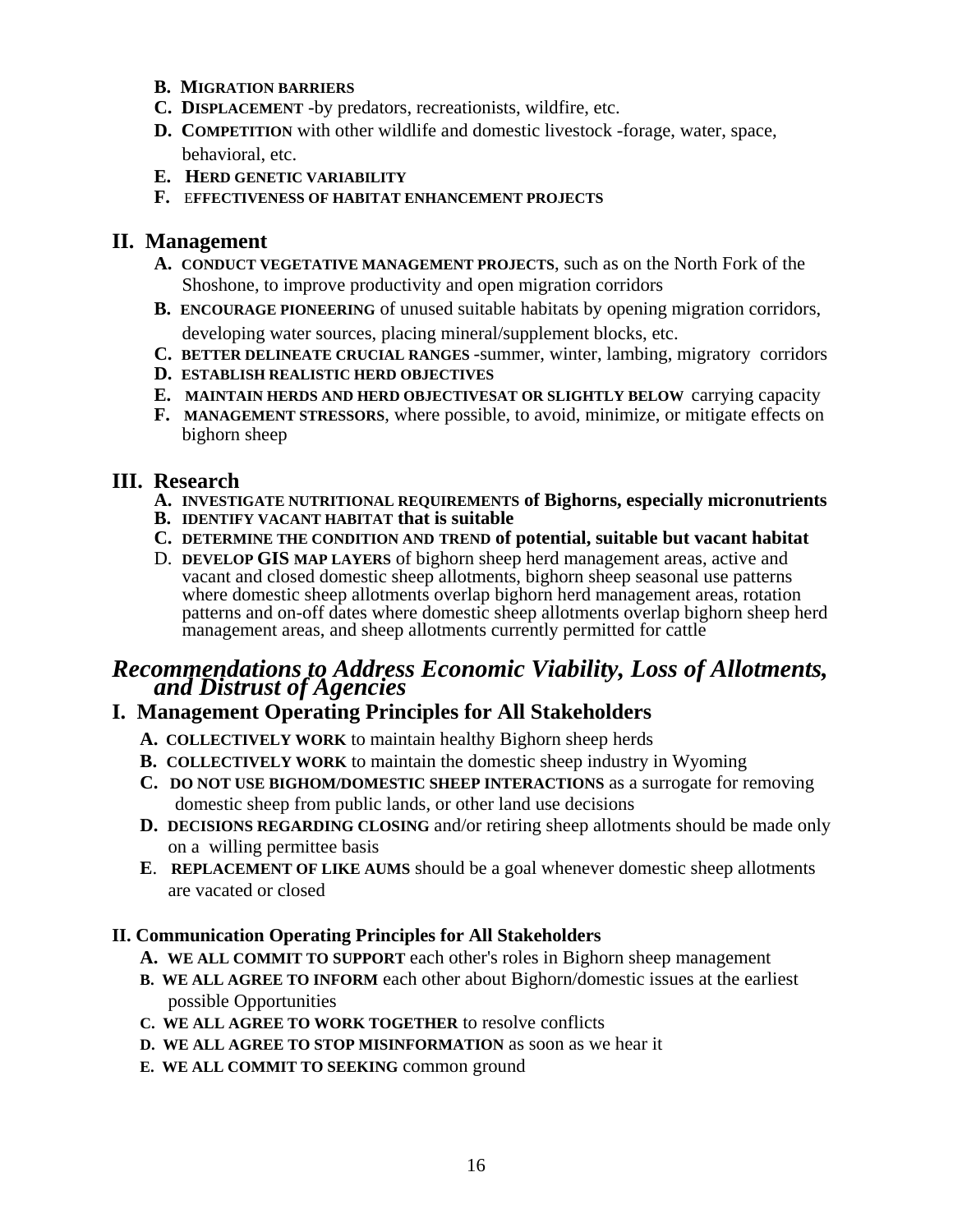F. **WE ALL COMMIT TO BRINGING** everyone together to talk, most particularly when a conflict occurs

## *Recommendations to Address Information Flow/Education*

**I. ASSESS PUBLIC PERCEPTIONS** regarding bighorn sheep management

**II. DEVELOP** outreach strategies

**III. DEVELOP** marketing strategies

# *Appendices*

- **A**. Working Group Meeting Report -2/8/00
- **B**. Working Group Meeting Report -3/31/00
- **C**. Working Group Meeting Report -6/29/00
- **D**. Working Group Meeting Report -8/18/00
- **E**. Working Group Meeting Report -12/14/00
- **F**. Working Group Meeting Report -4/4/01
- **G**. Working Group Meeting Report -5/31/01
- **H.** Working Group Meeting Documents -1/7 /02
	- ACTION ITEMS
	- BIGHORN SHEEP NECROPSY PROTOCOL
	- Designing a protocol: What should you do if you are faced with a bighorn sheep die-off?
	- Meeting participants
- **I .** Working Group Meeting Report 6/29/04
- **J.** A Review of *Pasteurella* Pneumonia in Domestic and Wild Sheep
- **K.** Subcommittee Final Report Bighorn Sheep Disease/Stress/Predators/Research